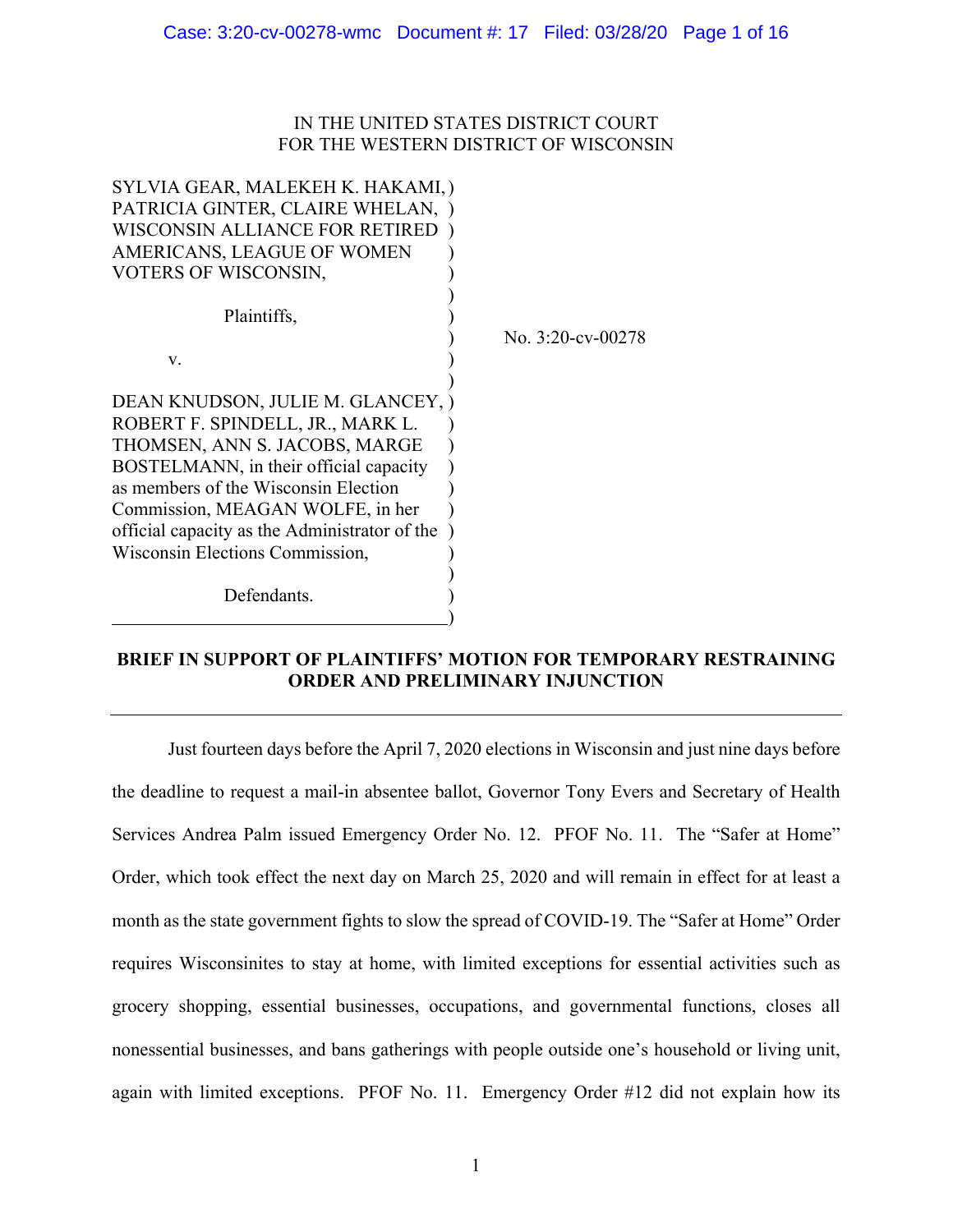## Case: 3:20-cv-00278-wmc Document #: 17 Filed: 03/28/20 Page 2 of 16

provisions would interact with any of the state's many requirements for voting, such as the witnessing requirement for mail-in absentee ballots at issue in this action. PFOF No. 11; Wis. Stat.  $§ 6.87(4)(b)1$ .

Meanwhile, countless eligible Wisconsin voters under self-quarantine, including Plaintiffs Sylvia Gear, Dr. Malekeh K. Hakami, Patricia Ginter, and Claire Whelan, have requested and, in many cases, already received mail-in absentee ballots because the COVID-19 pandemic prevents them from safely casting a ballot in person. PFOF Nos. 22, 23, & 25. When the ballot arrives in the mail, voters will read the instructions and realize that they need an adult U.S. citizen to serve as a witness and sign the mail-in ballot certification. Those voters who live alone or without an adult U.S. citizen in the household simply cannot safely obtain a witness signature; indeed, such a gathering with a person outside the voter's household would violate the express language of Emergency Order #12 and endanger both the voter and witness. PFOF No. 11. These voters are self-quarantining and isolating themselves to the maximum extent possible, consistent with federal and state government recommendations and mandates, including Emergency Order #12. PFOF Nos. 6 & 11. In Plaintiffs' cases, their age and medical history render them highly vulnerable to severe, possibly fatal, cases of COVID-19. PFOF Nos. 6, 22 & 23. Their self-quarantine is all the more vital, because it not only reduces the transmission of the novel coronavirus but gives Plaintiffs their best chance of survival. PFOF Nos. 6 & 7.

The witnessing requirement for mail-in absentee ballots was not intended to be a suicide pact. The legislators who enacted it could never have foreseen that it would one day force voters to act against the express, urgent directives of public health officials and put themselves in serious danger in order to exercise that most fundamental right of citizenship in a democracy, the right to vote. In an attempt to help elderly and other at-risk voters who live alone or otherwise do not have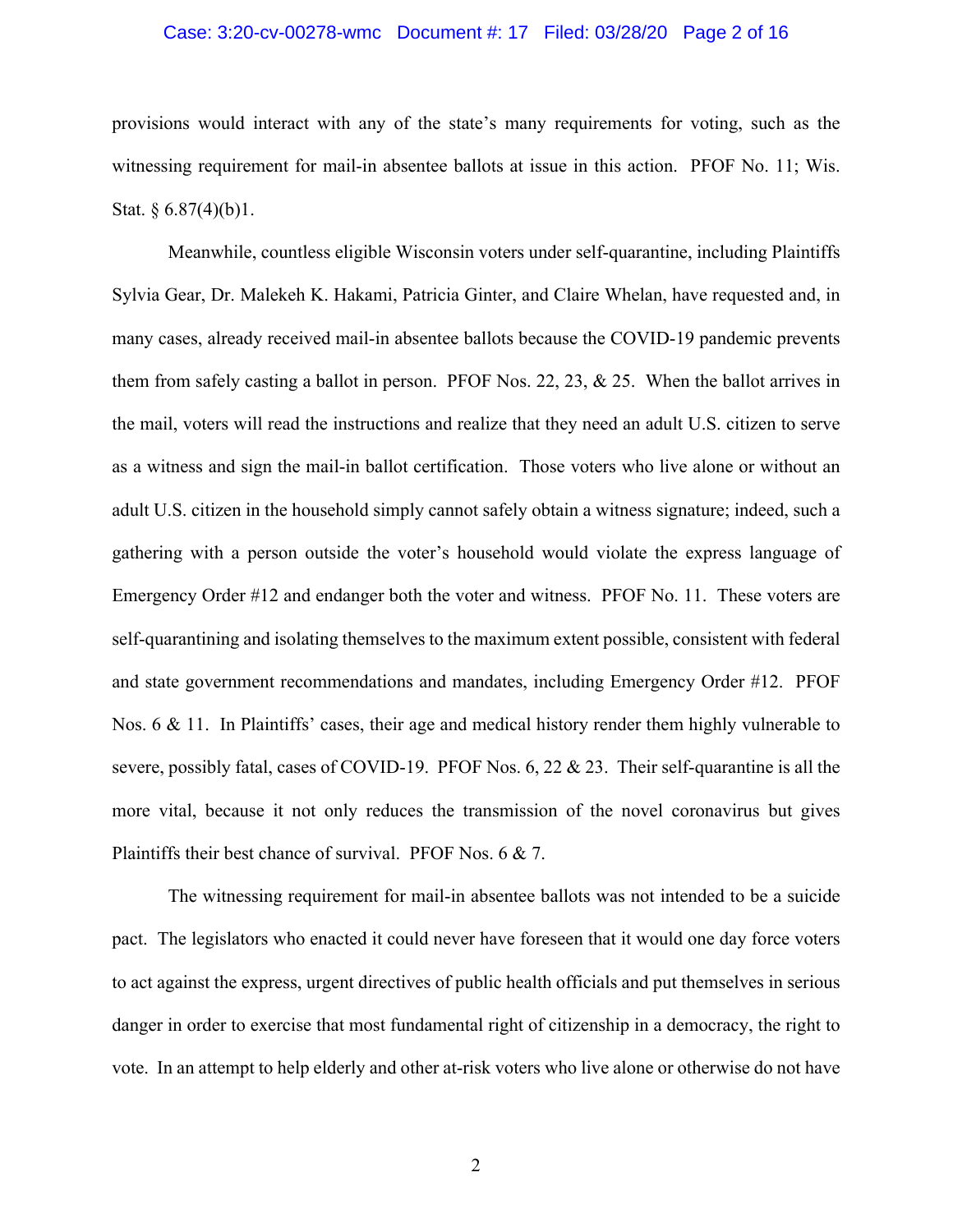#### Case: 3:20-cv-00278-wmc Document #: 17 Filed: 03/28/20 Page 3 of 16

an adult U.S. citizen to witness their mail-in ballots, certain clerks' offices are referring these desperate voters to the hotlines of non-profit organizations like the League of Women Voters of Dane County. PFOF No. 18. The witnessing requirement imposes enormous burdens on these voters' rights under the First and Fourteenth Amendments and will, absent relief from this Court, result in mass disenfranchisement. On the other side of the scales, presumably Defendants will point to their interest in preventing fraud. But while that interest is important generally, the witnessing requirement itself is an incredibly weak anti-fraud tool, and in these extraordinary, unprecedented circumstances involving a fast-spreading, highly lethal pandemic, voters' rights respectfully should be found to outweigh the need to enforce a technical and borderline ineffectual requirement.<sup>1</sup>

Plaintiffs Sylvia Gear, Dr. Malekeh K. Hakami, Patricia Ginter, Claire Whelan, Wisconsin Alliance for Retired Americans ("Wisconsin Alliance"), and League of Women Voters of Wisconsin ("LWVWI") (collectively, "Plaintiffs") respectfully move this Court pursuant to Rule 65 of the Federal Rules of Civil Procedure for a temporary restraining order and a preliminary injunction, enjoining Defendants and their respective agents, officers, employees, and successors, and all persons acting in concert with each or any of them, from enforcing Wis. Stat. § 6.87(4)(b)1. and from rejecting and refusing to count mail-in absentee ballots for lack of a witness signature on the absentee ballot certification envelope. Because the election is just ten days away and mail-in absentee ballots must be received by the close of the polls on Election Day, Wis. Stat. § 6.87(6), a

<sup>&</sup>lt;sup>1</sup> Unsurprisingly, only 11 states, including Wisconsin, still require all mail-in absentee voters, not just those who require assistance, to secure a witness's or notary's signature on a mail-in absentee ballot. *See* Ala. Code §§ 17-9-30(b), 17-11-7, 17-11-10; Alaska Stat. § 15.20.030; La. Stat. Ann. § 18:1306(2)(a); Miss. Code Ann. §§ 23-15-627, 23-15-635, 23-15-633; Mo. Rev. Stat. §§ 115.279, 115.283, 115.295; N.C. Gen. Stat. § 163-231; Okla. Stat. tit. 26, § 14-108; 17 R.I. Gen. Laws § 17-20-23; S.C. Code Ann. §§ 7-15-220, 7-15-230; Va. Code Ann. §§ 24.2-706, 24.2- 707; Wis. Stat. § 6.87(4)(b)1.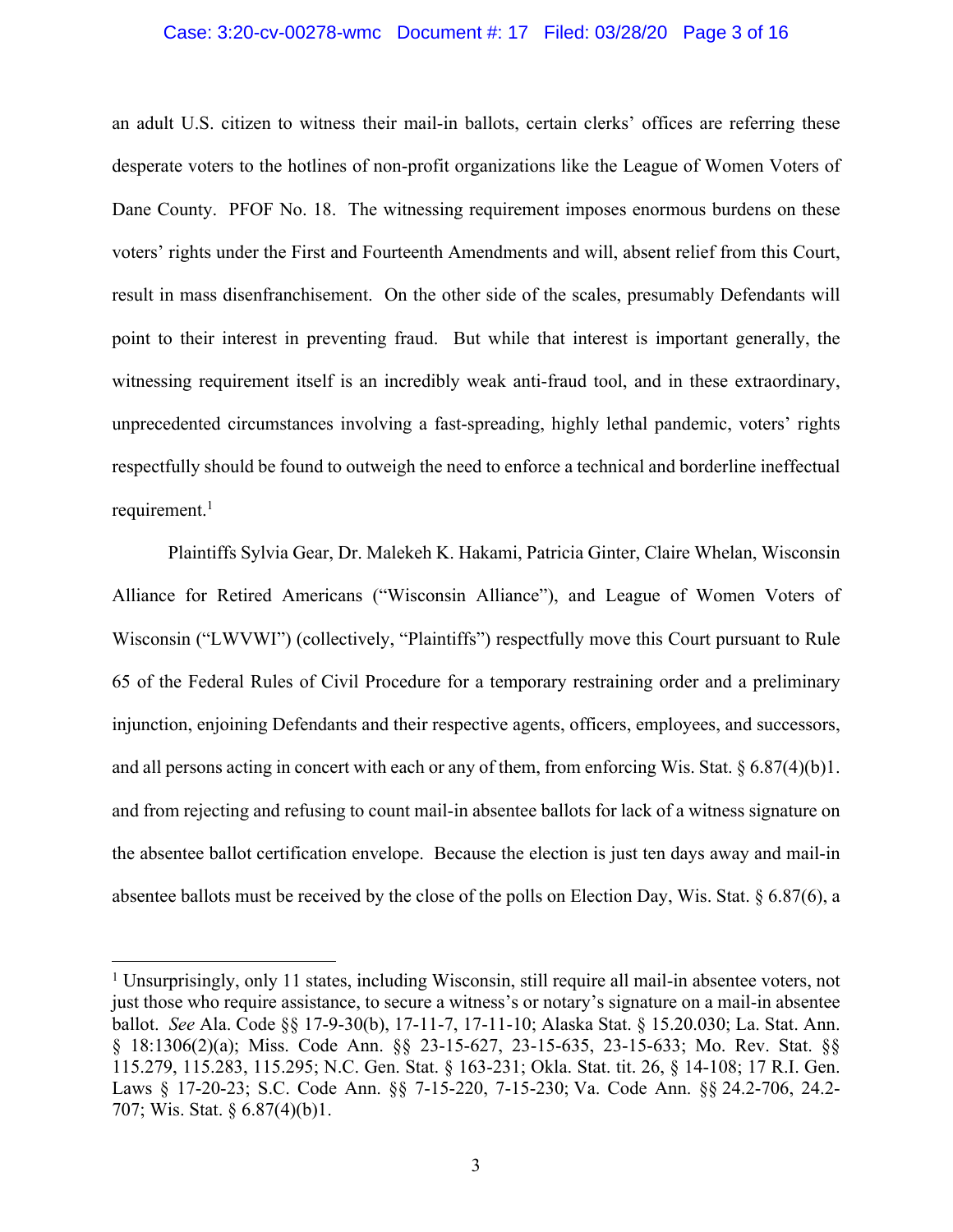## Case: 3:20-cv-00278-wmc Document #: 17 Filed: 03/28/20 Page 4 of 16

temporary restraining order is essential here to allow voters to submit their ballots. Countless Wisconsin voters who live alone or without an adult U.S. citizen in the household have already received their mail-in absentee ballots and are quite literally caught between their life and their liberty. Forcing voters to choose between safeguarding their health and safety and exercising their right to vote unduly burdens their voting rights in violation of the First and Fourteenth Amendments to the U.S. Constitution.

## **LEGAL STANDARD**

Under Federal Rule of Civil Procedure 65(b), a court may issue a temporary restraining order without notice to Defendants if "specific facts in an affidavit or a verified complaint clearly show that immediate and irreparable injury, loss, or damage will result to the movant before the adverse party can be heard in opposition." Fed. R. Civ. P. 65(b). "Where the adverse party has received notice of a motion for a temporary restraining order and a hearing has been held on the motion, it is proper for the court to consider the motion as one for a preliminary injunction." *Milwaukee Cty. Pavers Ass'n v. Fielder*, 707 F. Supp. 1016, 1018 n.3 (W.D. Wis. 1989); *see also Planned Parenthood of Wis., Inc. v. Van Hollen*, 963 F. Supp. 2d 858, 865 (W.D. Wis. 2013). "[T]he same showing is required to obtain either" a temporary restraining order or a preliminary injunction. *Van Hollen*, 963 F. Supp. 2d at 865 (citing *Winnig v. Sellen*, 731 F. Supp. 2d 855, 857 (W.D. Wis. 2011)). "'To win a preliminary injunction, a party must show that it has(1) no adequate remedy at law and will suffer irreparable harm if a preliminary injunction is denied and (2) some likelihood of success on the merits.'" *Am. Civil Liberties Union of Ill. v. Alvarez*, 679 F.3d 583, 589 (7th Cir. 2012) (quoting *Ezell v. City of Chicago*, 651 F.3d 684, 694 (7th Cir. 2011)). "If the moving party makes this threshold showing, the court 'weighs the factors against one another, assessing whether the balance of harms favors the moving party or whether the harm to the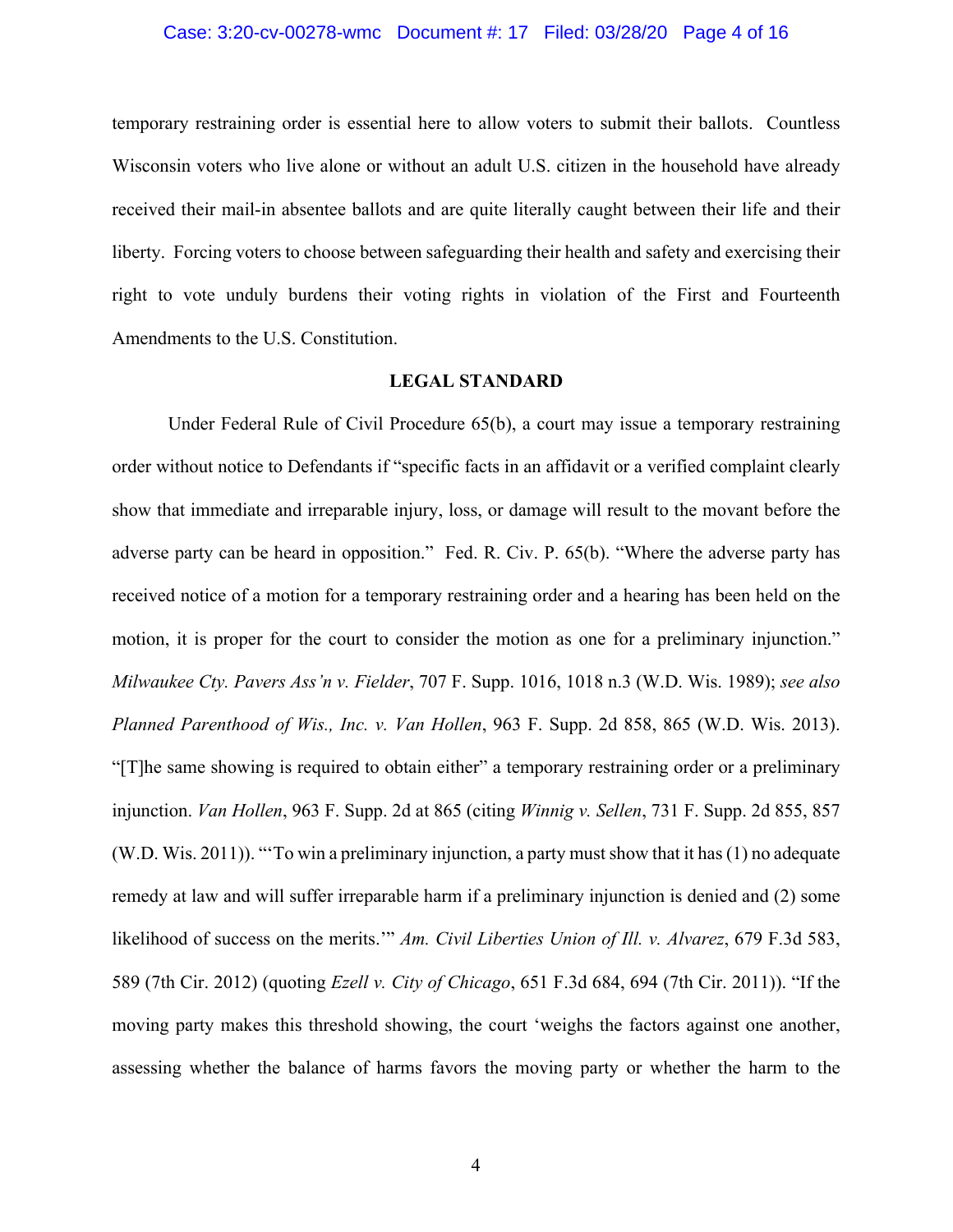## Case: 3:20-cv-00278-wmc Document #: 17 Filed: 03/28/20 Page 5 of 16

nonmoving party or the public is sufficiently weighty that the injunction should be denied.'" *Id*. (quoting *Ezell*, 651 F.3d at 694). This Court "applies a sliding scale in weighing whether preliminary relief is warranted." *Van Hollen*, 963 F. Supp. 2d at 864. "[T]he more net harm an injunction can prevent, the weaker the plaintiff's claim on the merits can be while supporting some preliminary relief." *Hoosier Energy Rural Elec. Coop., Inc. v. John Hancock Life Ins. Co.*, 582 F.3d 721, 725 (7th Cir. 2009).

## **ARGUMENT**

## **A. Plaintiffs are likely to succeed on the merits of their undue burden claim.**

Plaintiffs are likely to succeed on the merits of their *Anderson-Burdick* claim. Under the circumstances of this pandemic and with Emergency Order #12 in place, the witnessing requirement for mail-in absentee voters, Wis. Stat. § 6.87(4)(b)1., constitutes an undue burden on the right to vote in violation of the First and Fourteenth Amendments to the U.S. Constitution.

Under the First and Fourteenth Amendments to the U.S. Constitution, any burden on the right to vote must be balanced against a state's interest in that requirement. The Supreme Court has set forth the following test:

[T]he rigorousness of our inquiry into the propriety of a state election law depends upon the extent to which a challenged regulation burdens First and Fourteenth Amendment rights. Thus, as we have recognized when those rights are subjected to "severe" restrictions, the regulation must be "narrowly drawn to advance a state interest of compelling importance." *Norman v. Reed*, 502 U.S. 279, 289, 112 S.Ct. 698, 705, 116 L.Ed.2d 711 (1992). But when a state election law provision imposes only "reasonable, nondiscriminatory restrictions" upon the First and Fourteenth Amendment rights of voters, "the State's important regulatory interests are generally sufficient to justify" the restrictions. *Anderson*, 460 U.S., at 788, 103 S.Ct., at 1569–1570; *see also id*., at 788–789, n. 9, 103 S.Ct., at 1569–1570, n. 9.

*Burdick v. Takushi*, 504 U.S. 428, 434 (1992); *see also One Wisconsin Institute, Inc. v. Thomsen*, 15-cv-324-jdp, 2016 WL 4059222 at \*3 (W.D. Wis. July 29, 2016) ("This analysis proceeds under what is known as the *Anderson–Burdick* framework, which sets out a three-step analysis. First, I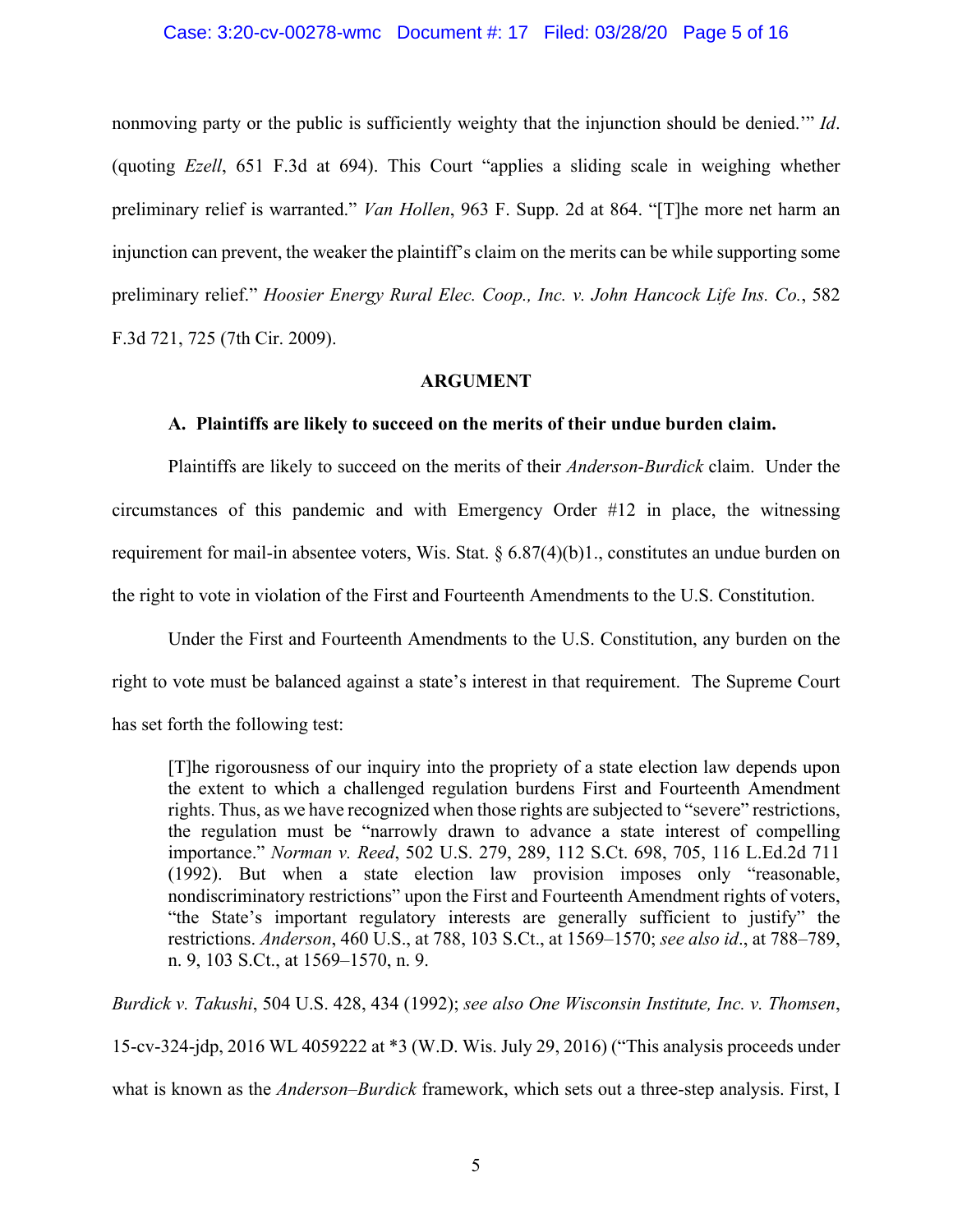## Case: 3:20-cv-00278-wmc Document #: 17 Filed: 03/28/20 Page 6 of 16

determine the extent of the burden imposed by the challenged provision. Second, I evaluate the interest that the state offers to justify that burden. Third, I judge whether the interest justifies the burden.").

All of the information about COVID-19 made publicly available by government agencies like the Centers for Disease Control and Prevention ("CDC") demonstrates the unique circumstances and burdens the pandemic has created for Wisconsin's voters and election systems. Every state and the District of Columbia has reported confirmed cases of infection. PFOF No. 2. Over 85,000 cases have been confirmed in the United States, and over 1,200 patients have died. PFOF No. 2. In Wisconsin, 842 confirmed cases and 13 deaths had been reported as of March 27, 2020. PFOF No. 3. The disease is so prolific and so lethal that the World Health Organization declared it a pandemic on March 11, 2020, and the President of the United States declared a national emergency on March 13. PFOF Nos. 5 & 10. According to the CDC, people who are 65 years old or older or who have underlying health conditions and diseases, such as chronic lung diseases, asthma, diabetes, serious heart conditions, and others that suppress immune systems like HIV/AIDS, are at higher risk of severe illness or death from COVID-19. PFOF No. 6. COVID-19 can lead patients to develop pneumonia, respiratory distress, and sepsis, which in turn can result in death. PFOF No. 7.

The witness signature requirement for mail-in absentee ballots requires voters who vote by mail to obtain an adult U.S. citizen's signature certifying that the voter cast the mail-in ballot themselves. Wis. Stat.  $\S 6.87(4)(b)1$ ; PFOF No. 13 (Form EL-122). Under the circumstances of the COVID-19 pandemic, which has led both the federal and Wisconsin state governments to declare emergencies and has led Governor Evers and Secretary Palm to issue Emergency Order #12, which directs Wisconsin residents to stay at home (with limited exceptions) and bans "[a]ll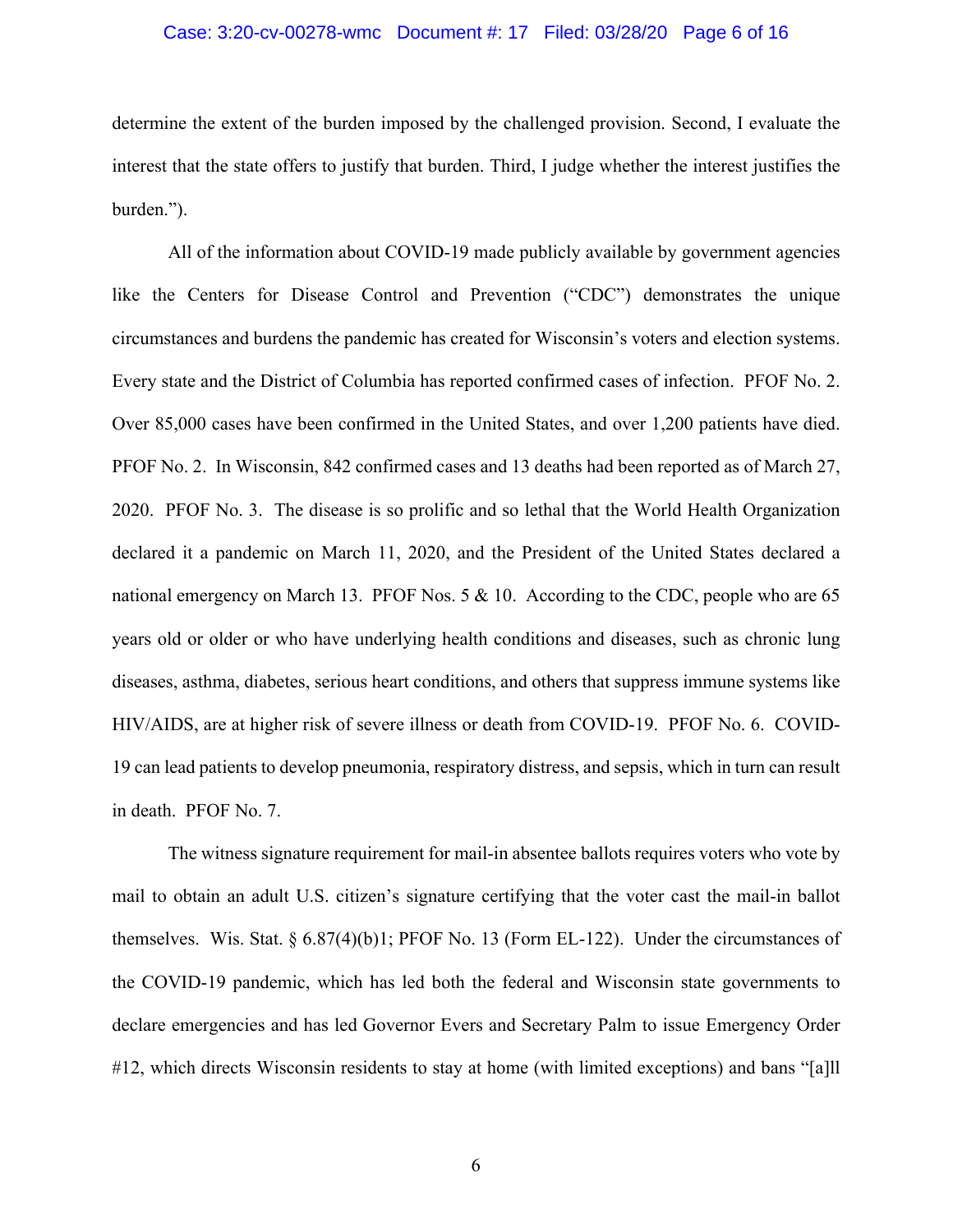## Case: 3:20-cv-00278-wmc Document #: 17 Filed: 03/28/20 Page 7 of 16

public and private gatherings of any number of people that are not part of a single household or living unit," it is not safe, reasonable, or even logical to require mail-in absentee voters who live alone or lack an adult U.S. citizen living in their household to seek out and obtain a witness's signature in order for their ballots to be validly cast and counted.

Plaintiffs Sylvia Gear, Malekeh Hakami, Patricia Ginter, and Claire Whelan are U.S. citizens and eligible, registered Wisconsin voters. PFOF No. 21. Plaintiff Gear is a member of the Wisconsin Alliance. PFOF No. 26. Plaintiff Whelan is a member of the LWVWI. PFOF No. 27. Plaintiffs Gear, Hakami, and Ginter are all above the age of 65. PFOF No. 22. Plaintiffs Gear, Hakami, Ginter, and Whelan all have underlying health conditions that, according to the CDC, put them at an increased risk of severe illness or death from COVID-19. PFOF Nos. 6 & 23. Plaintiffs Gear, Hakami, Ginter, and Whelan each live on their own. PFOF No. 24. They reasonably believe that finding someone to witness and sign their ballots will expose them to contracting COVID-19, and with it, severe illness or even death. PFOF Nos. 28–31. As is made clear by the CDC's recommendations and Wisconsin's Emergency Order #12, Plaintiffs cannot obtain a witness signature requirement on their mail-in absentee ballots without seriously jeopardizing their health and life through possible exposure to the novel coronavirus that causes COVID-19. Forcing these highly vulnerable voters who live alone to take this risk in order to validly vote imposes a severe burden on their voting rights.

Continuing to require a witness signature on a mail-in ballot in the face of this fastspreading pandemic lacks sufficient support from a legitimate government interest that is sufficiently "compelling" or "important," *Burdick*, 504 U.S. at 434, in this context and under these circumstances, and must be enjoined. First, the witness requirement is an incredibly weak, borderline ineffectual, anti-fraud tool. Anyone dumb and immoral enough to willfully cast a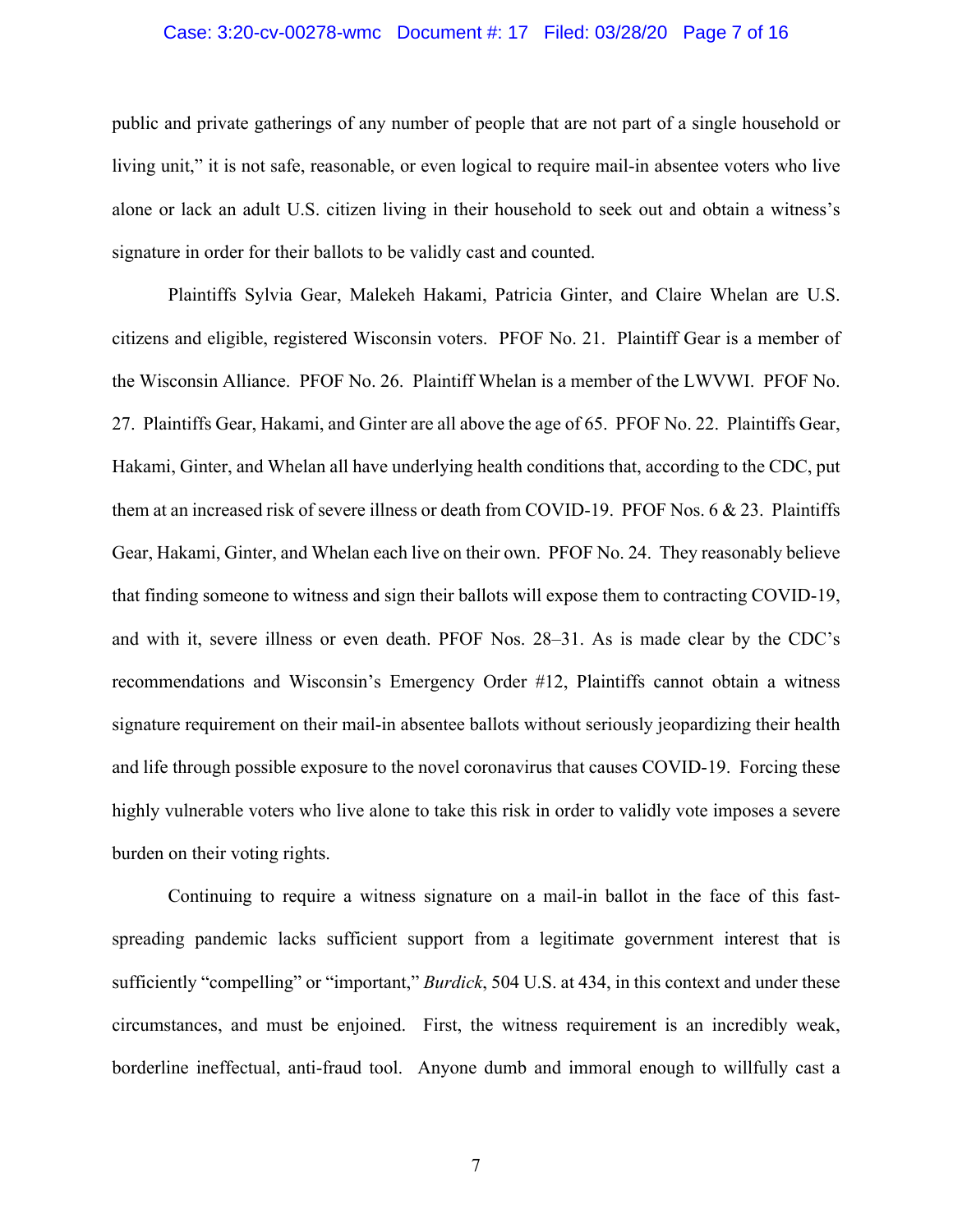#### Case: 3:20-cv-00278-wmc Document #: 17 Filed: 03/28/20 Page 8 of 16

fraudulent absentee ballot will be committing perjury in signing the *voter* certification. Such a determined fraudulent voter will not be deterred by the separate *witness* certification; they will simply sign a different name in different handwriting. Thirty-nine states and D.C. have concluded that there is no need for such a witnessing requirement that applies to *all* mail-in absentee voters, not just the ones that receive assistance, and do not have such a law. *Cf.* Ala. Code §§ 17-9-30(b), 17-11-7, 17-11-10; Alaska Stat. § 15.20.030; La. Stat. Ann. § 18:1306(2)(a); Miss. Code Ann. §§ 23-15-627, 23-15-635, 23-15-633; Mo. Rev. Stat. §§ 115.279, 115.283, 115.295; N.C. Gen. Stat. § 163-231; Okla. Stat. tit. 26, § 14-108; 17 R.I. Gen. Laws § 17-20-23; S.C. Code Ann. §§ 7-15- 220, 7-15-230; Va. Code Ann. §§ 24.2-706, 24.2-707; Wis. Stat. § 6.87(4)(b)1.

Moreover, in other contexts, the Wisconsin legislature has typically cast a dim view of third-party attestations. Indeed, in 2011, the Wisconsin Legislature enacted 2011 Wisconsin Act 23 ("Act 23"), which was advanced as a collection of purported election security measures, including the photo ID requirement. Act 23 repealed all the statutory provisions that gave registered voters the power to corroborate the residence of a fellow voter who was registering late in person at a municipal clerk's office under Wis. Stat. § 6.29 or on Election Day under Wis. Stat. § 6.55. For example, Section 29 of 2011 Wis. Act 23 amended Wis. Stat. § 6.29(2)(a) to delete the following language: "Alternatively, if the elector is unable to provide proof of residence under s. 6.34, the information contained in the registration form shall be corroborated in a statement that is signed by any other elector of the municipality and that contains the current street address of the corroborating elector. The corroborating elector shall then provide proof of residence under s. 6.34." 2011 Wis. Act 23 § 29. So-called "vouching" was repealed in Wisconsin presumably because legislators did *not* trust a third party's word that an individual was eligible to register and vote, *even if the corroborating third party was standing with the voter at the polling place or in*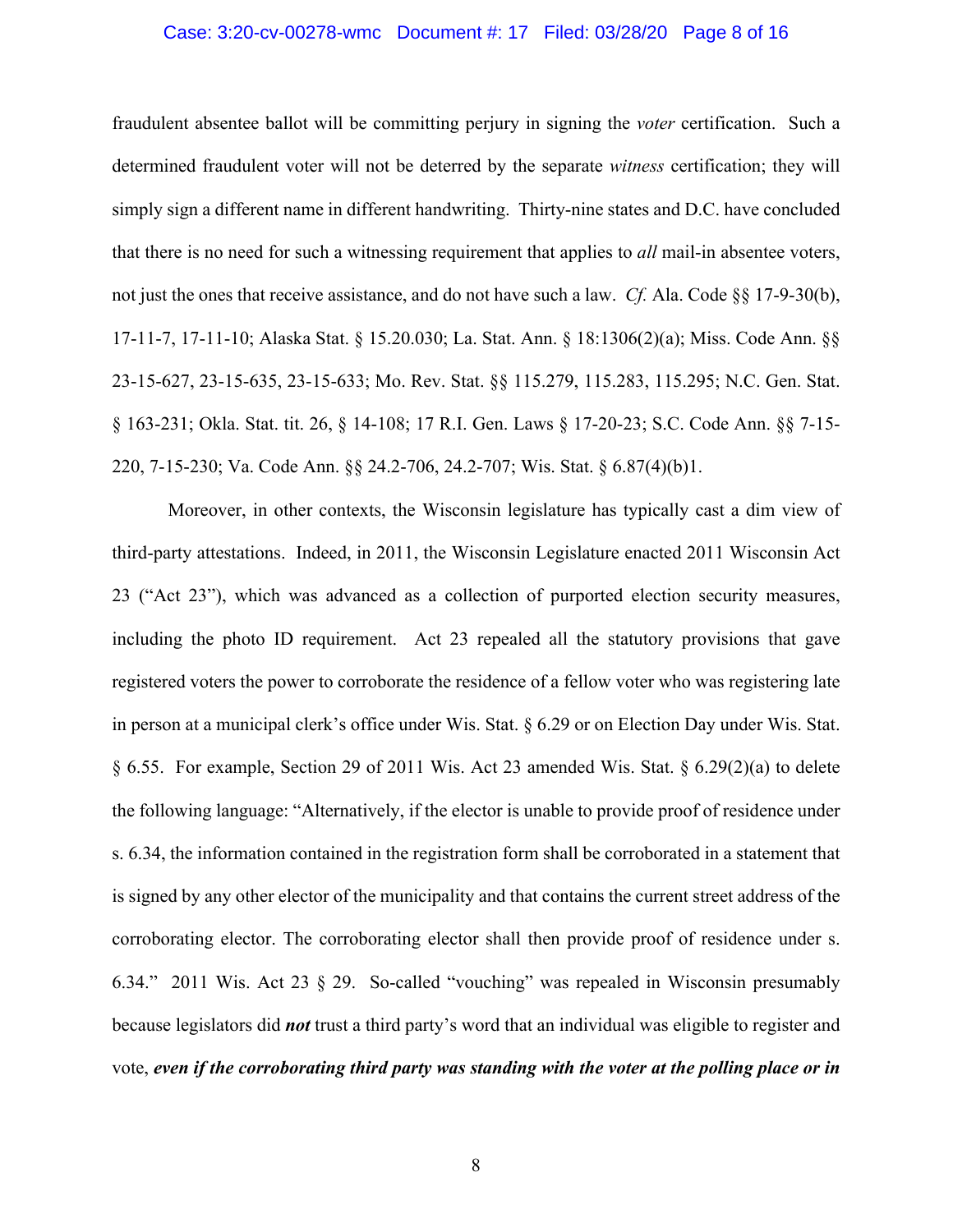## Case: 3:20-cv-00278-wmc Document #: 17 Filed: 03/28/20 Page 9 of 16

*the municipal clerk's office, signed a certification under penalty of law, and provided their own proof of residence*. The requirements for corroborating witnesses for voter registration were far more stringent than for a mail-in ballot witness who must simply sign a certification and write down their residential address. How could third-party witnesses be indispensable in the mail-in absentee ballot context where none of the action happens before election officials and poll workers, but wholly unreliable in the context of in-person voting, where both the voter and the corroborating witness appear before a clerk or at a polling place? Ultimately, "witnessing" has had some superficial appeal as a security measure, as it sounds formal and rigorous, but any anti-fraud interest it purports to serve soon vanishes upon inspection of the requirement. It does not and cannot achieve what it purports to achieve.

Second, even if there were a modicum of value to law enforcement in the separate witness certification, that value would be erased by the sheer number of mail-in absentee ballots cast in the state, and the number of voters who would be disenfranchised in the name of that minimum value; an unprecedented number of mail-in ballots are being requested during this pandemic. As of Friday, more than 760,000 voters had requested absentee ballots in Wisconsin, over 170,000 more than were requested during the 2018 midterm elections. PFOF Nos. 15 & 16. State and local law enforcement authorities simply cannot mine and review hundreds of thousands and, in statewide and presidential elections, millions of witness signature certifications. And, even if they did, there would be nothing to arouse suspicion from the face of the witness certification.

Third and finally, continuing to strictly enforce subsection 6.87(4)(b)1. would directly contradict the state's interest in maintaining the strict separation of people who are not family members, as manifest on every page of Emergency Order #12. PFOF No. 11. The Emergency Order's measures are intended to drastically slow the spread of COVID-19 and protect the lives of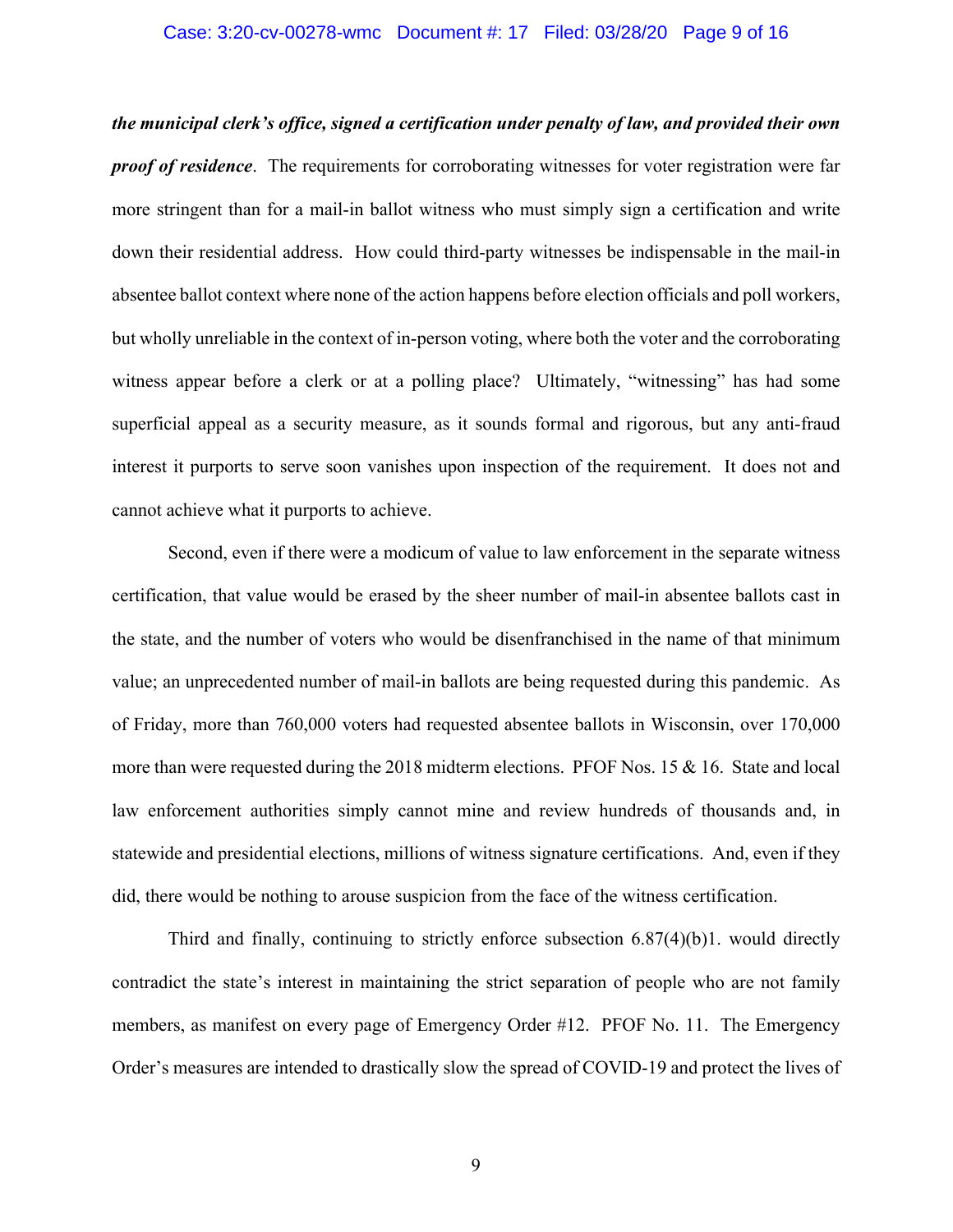## Case: 3:20-cv-00278-wmc Document #: 17 Filed: 03/28/20 Page 10 of 16

people like Plaintiffs, who due to advanced age and chronic illnesses or other conditions are at severe risk of complications up to and including death from contracting COVID-19. PFOF Nos. 6 & 7. In this specific context, a subset of mail-in absentee voters who live alone or do not have an adult U.S. citizen in their household are truly unable to simultaneously comply with both the requirements of Emergency Order #12 and subsection 6.87(4)(b)1. The state interests animating these provisions are in direct conflict, and voters are being forced to resolve that conflict and face grim choices—put their health and life in jeopardy, or lose their right to vote.

Given the circumstances of the COVID-19 pandemic, eligible Wisconsin voters who live alone or who do not have an adult U.S. citizen living in their household cannot comply with the requirements of Wis. Stat.  $\S$  6.87(4)(b)1. and cast a mail-in absentee ballot that will count. Therefore, under these circumstances and for the duration of the pandemic and the state's emergency orders requiring voters to self-quarantine unless necessary for essential functions or emergency needs, Section 6.87(4)(b)1. now creates an undue burden on mail-in absentee voters' right to vote in violation of the First and Fourteenth Amendments to the U.S. Constitution as construed by *Anderson* and *Burdick*.

In-person voting of course is not a reasonable alternative, as that would require the individual Plaintiffs and thousands more eligible Wisconsin voters to enter a confined space with significantly more people than would be required to witness the casting of a mail-in absentee ballot and would pose an even greater risk to the voter's health and life.

For the foregoing reasons, Plaintiffs are likely to succeed on the merits of their claim that Defendants have deprived and will continue to deprive Plaintiffs of their rights under the First and Fourteenth Amendments to the U.S. Constitution.

## **B. Absent relief from this Court, Plaintiffs are certain to suffer irreparable harm because there is no way to regain one's right to vote after an election is held.**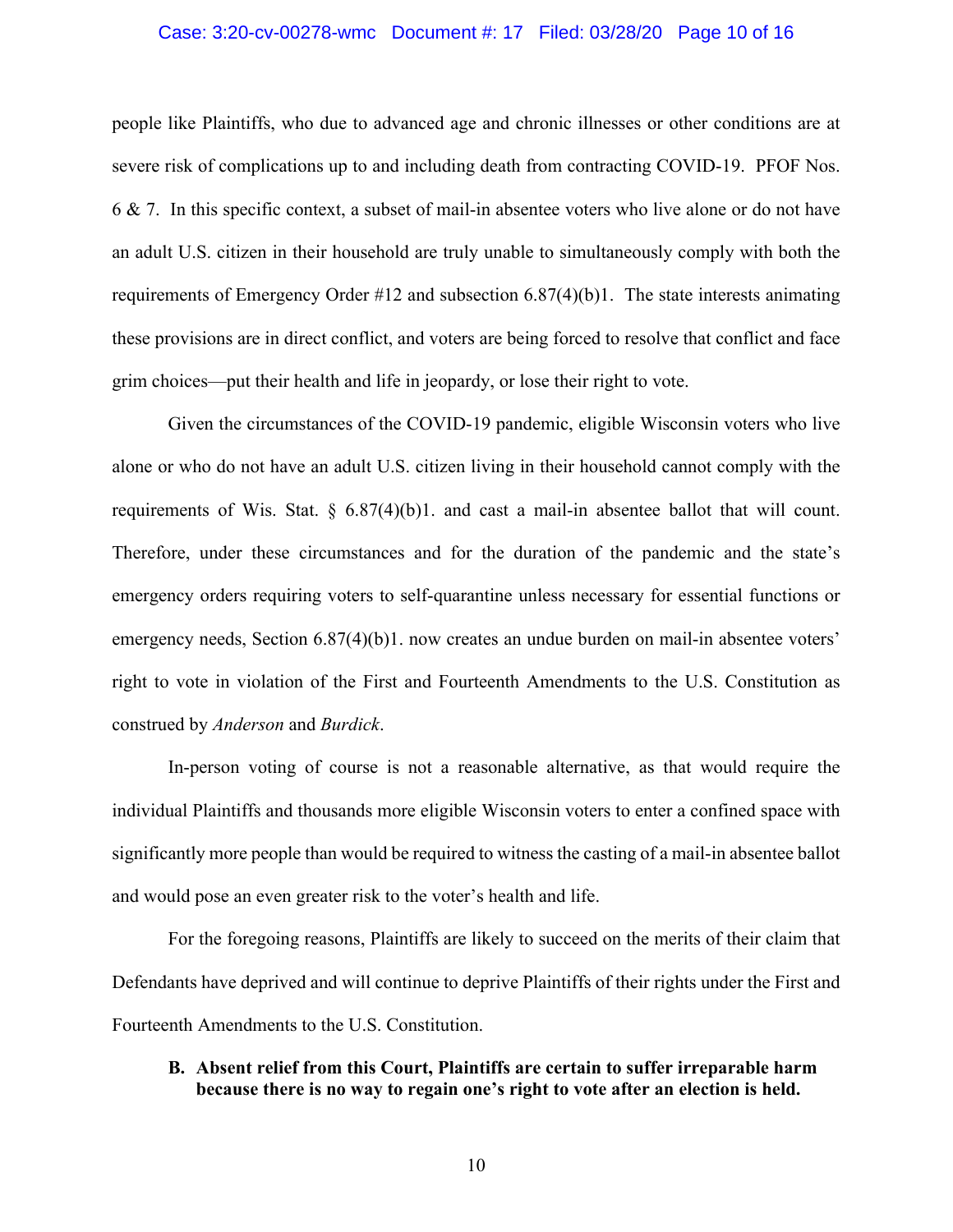## Case: 3:20-cv-00278-wmc Document #: 17 Filed: 03/28/20 Page 11 of 16

The Seventh Circuit has stated that "[t]he existence of a continuing constitutional violation constitutes proof of an irreparable harm, and its remedy certainly would serve the public interest." *Preston v. Thompson*, 589 F.2d 300, 303 n.3 (7th Cir. 1978); *see also Ezell v. City of Chicago*, 651 F.3d 684, 697-700 (7th Cir. 2011) (finding irreparable harm when plaintiffs' Second Amendment rights were likely violated). "When constitutional rights are threatened or impaired, irreparable injury is presumed. A restriction on the fundamental right to vote therefore constitutes irreparable injury." *Obama for America v. Husted*, 697 F.3d 423, 436 (6th Cir. 2012) (citations omitted) (affirming preliminary injunction against law which imposed shorter in-person early voting period for nonmilitary Ohio voters than for military voters).

In virtually all circumstances implicating the exercise of voting rights, courts have found that the harm is irreparable because a violation of constitutional rights that implicate a voter's ability to cast a ballot cannot be redressed after the election. *Common Cause Ind.*, 327 F. Supp. 3d 1139, 1155 (S.D. Ind. 2018), *aff'd*, 937 F.3d 944 (7th Cir. 2019) ("A violation of the right to vote is presumptively an irreparable harm.") (citing *McCutcheon v. Fed. Election Comm'n*, 572 U.S. 185, 1440–41 (2014); *Reynolds v. Sims*, 377 U.S. 533, 555 (1964); *Elrod v. Burns*, 427 U.S. 347, 373-74 & n.29 (1976) (plurality opinion); *Ezell*, 651 F.3d at 699)) (additional citations omitted); *Dillard v. Crenshaw,* 640 F. Supp. 1347, 1363 (M.D. Ala. 1986) ("Abridgement or dilution of a right so fundamental as the right to vote constitutes irreparable injury.").

Absent relief from this Court, Plaintiffs are certain to suffer irreparable harm because there is no way to regain one's right to vote after an election is held. Plaintiffs Sylvia Gear, Malekeh Hakami, Patricia Ginter, and Claire Whelan are U.S. citizens and eligible, registered Wisconsin voters. PFOF No. 21. Plaintiff Gear is a member of the Wisconsin Alliance, PFOF No. 26, and Plaintiff Whelan is a member of the LWVWI, PFOF No. 27. Plaintiffs Gear, Hakami, and Ginter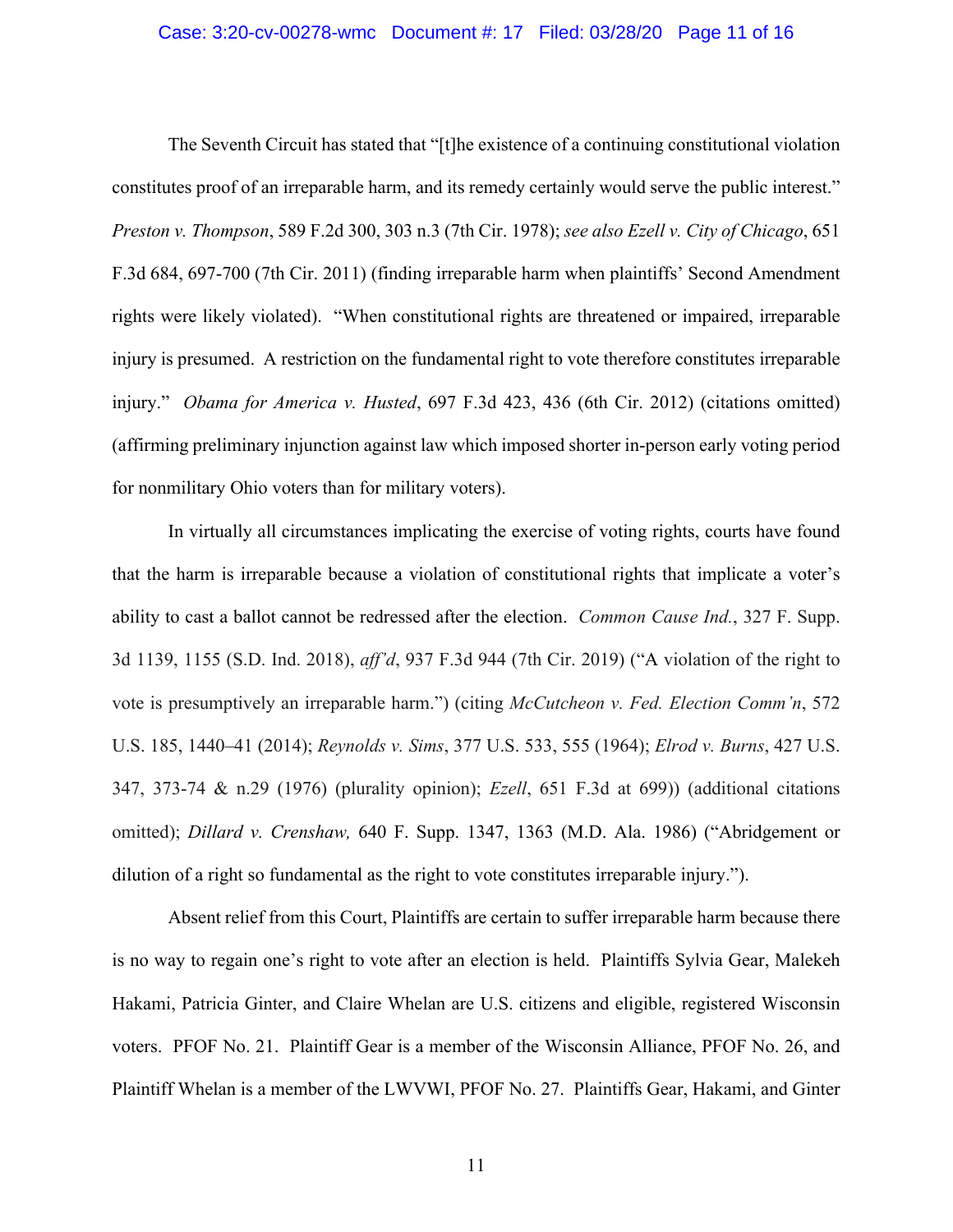## Case: 3:20-cv-00278-wmc Document #: 17 Filed: 03/28/20 Page 12 of 16

are all above the age of 65. PFOF No. 22. Plaintiffs Gear, Hakami, Ginter, and Whelan all have underlying health conditions that, according to the CDC, put them at an increased risk of severe illness or death from COVID-19. PFOF No. 23. Plaintiffs Gear, Hakami, Ginter, and Whelan all live on their own. PFOF No. 24. Accordingly, there is no feasible, safe way for Plaintiffs Gear, Hakami, Ginter, and Whelan to have an adult U.S. citizen witness them casting their absentee ballots and sign the certification. Doing so would run counter to the federal and state governments' mandates and recommendations, including Emergency Order #12's directives, and would seriously jeopardize Plaintiffs' health and lives. Additionally, in-person voting would present an even greater risk to their health and lives.

Once the election is held and the results are certified, the injury to these voters' constitutional rights will of course be irreparable. There is no adequate remedy at law, no damages, that can make a disenfranchised voter whole. In addition, the LWVWI and the Wisconsin Alliance will both be irreparably harmed because their members will be disenfranchised, *see* PFOF Nos. 26 & 27, and because both organizations have diverted resources to try to assist voters with voting absentee under these circumstances, including related to addressing the witness requirement, *see* PFOF Nos. 35-37 & 42-44.

#### **C. The balance of hardships militates strongly in favor of an injunction.**

The element involving the balance of harms comes down to a requirement that injunctive relief "must do more good than harm." *Hoosier Energy Rural Elec. Co-op., Inc. v. John Hancock Life Ins. Co.,* 582 F.3d 721, 725 (7th Cir. 2009). The balancing requires the court "to choose the course of action that minimizes the cost of being mistaken" and "compare the potential irreparable harms faced by both parties to the suit – the irreparable harm risked by the moving party in the absence of a preliminary injunction against the irreparable harm risked by the nonmoving party if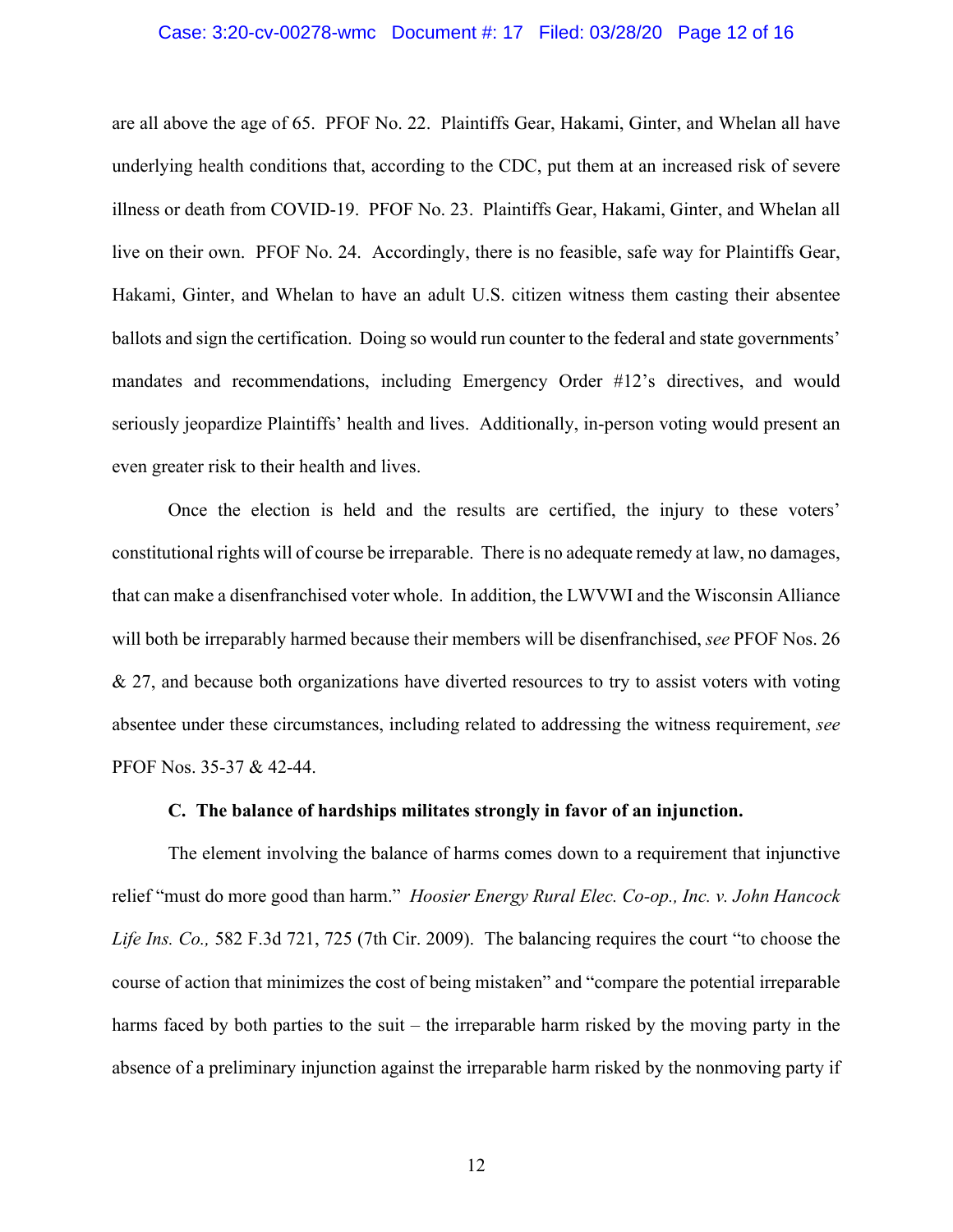## Case: 3:20-cv-00278-wmc Document #: 17 Filed: 03/28/20 Page 13 of 16

the preliminary injunction is granted." *Girl Scouts of Manitou Council*, 549 F.3d at 1100. The balancing of harms also impacts the threshold requirement of the plaintiff's likelihood of success: "[h]ow strong a claim on the merits [must be] depends on the balance of harms: the more net harm an injunction can prevent, the weaker the plaintiff's claim on the merits can be while still supporting some preliminary relief." *Hoosier Energy*, 582 F.3d at 725. This "sliding scale" approach means that the "more likely it is that [the plaintiff] will win its case on the merits, the less the balance of harms need weigh in its favor." *Girl Scouts*, 549 F.3d at 1100.

If the court does not grant a temporary restraining order and preliminary injunction in this case, thousands of Wisconsinites isolated by the current COVID-19 crisis will be unable to cast a ballot that counts. In contrast, if the court grants an injunction, those voters will still be required to sign their ballots' voter certifications under penalty of perjury. There is little likelihood that the lack of a witness will cause more harm to Wisconsin voters and the public than the disenfranchisement that would otherwise result from the court's failure to issue an injunction. Every day that goes by without an order blocking the enforcement of the witness requirement is another day of undue burdening and uncertainty for Plaintiffs, who confront an impossible choice—taking a risk of contracting COVID-19 contrary to all federal and state public health officials' guidance in doing what Wisconsin law requires to cast a mail-in absentee ballot that will be processed and counted, or resigning themselves to the loss of their voting rights in this election.

Additionally, there will be no increased administrative burden or costs for Defendants from enjoining the witnessing requirement. If anything, the administrative burden will likely be reduced by enjoining the requirement during this ongoing public health emergency. But even if there were any additional costs or administrative burdens, the U.S. Supreme Court has explicitly stated that constitutional rights do not bend to administrative convenience and financial considerations. *See,*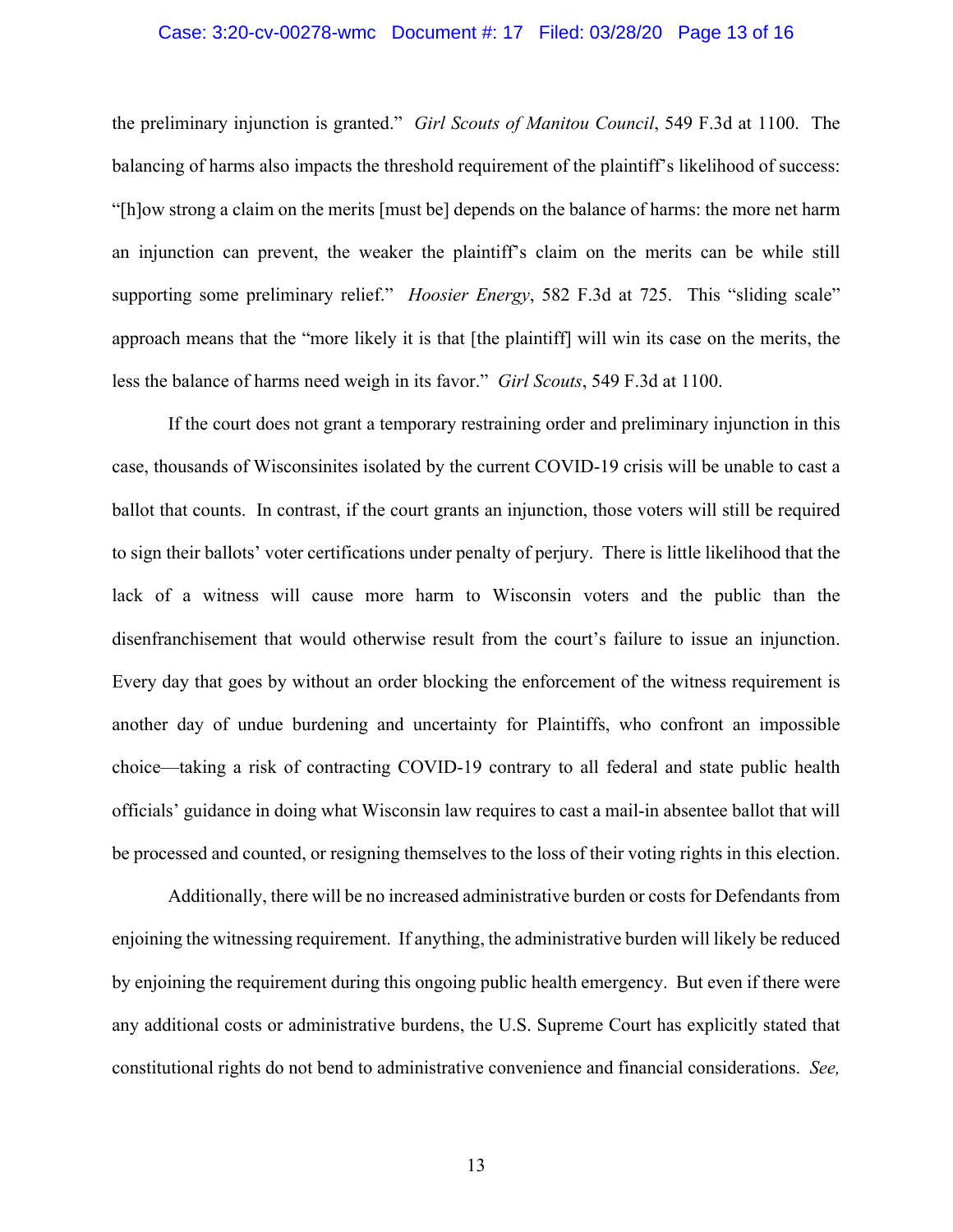*e.g., Tashjian v. Republican Party of Connecticut*, 479 U.S. 208, 218 (1986) (striking down Connecticut's closed primary law on First Amendment associational rights grounds) ("Costs of administration would likewise increase if a third major party should come into existence in Connecticut, thus requiring the State to fund a third major party primary. Additional voting machines, poll workers, and ballot materials would all be necessary under these circumstances as well. But the State could not forever protect the two existing major parties from competition solely on the ground that two major parties are all the public can afford.").

# **D. Enjoining the witnessing requirement for mail-in ballots would also advance the public's interest in maximizing eligible Wisconsin voters' participation and preventing the denial of voting rights.**

The balancing of harms also looks at the effect on nonparties and the public interest. The Seventh Circuit has stated that remedying a "continuing constitutional violation . . . certainly would serve the public interest." *Preston*, 589 F.2d at 303 n.3; *see also Joelner v. Vill. of Washington Park, Ill.*, 378 F.3d 613, 620 (7th Cir. 2004) ("Surely, upholding constitutional rights serves the public interest.") (quoting *Newsom v. Albemarle Cty. Sch. Bd.*, 354 F.3d 249, 261 (4th Cir. 2003)). Issuing a preliminary injunction to prevent the disenfranchisement of countless mail-in absentee voters would serve the public interest by vindicating constitutional rights and ensuring that the integrity and legitimacy of Wisconsin elections is not destroyed by the unconstitutional and unconscionable failure to allow voters who are isolated due to the coronavirus pandemic to cast a ballot that counts. The public has a strong interest in the safeguarding of these individuals' fundamental voting rights. Further, the public also has a strong interest in severely restricting the spread of COVID-19. Requiring voters to leave their homes and request that neighbors, UPS or Meals on Wheels delivery personnel, or even the mailman witness the voting of their absentee ballot, physically handle the ballot, and sign it, is a recipe for spreading the contagion further in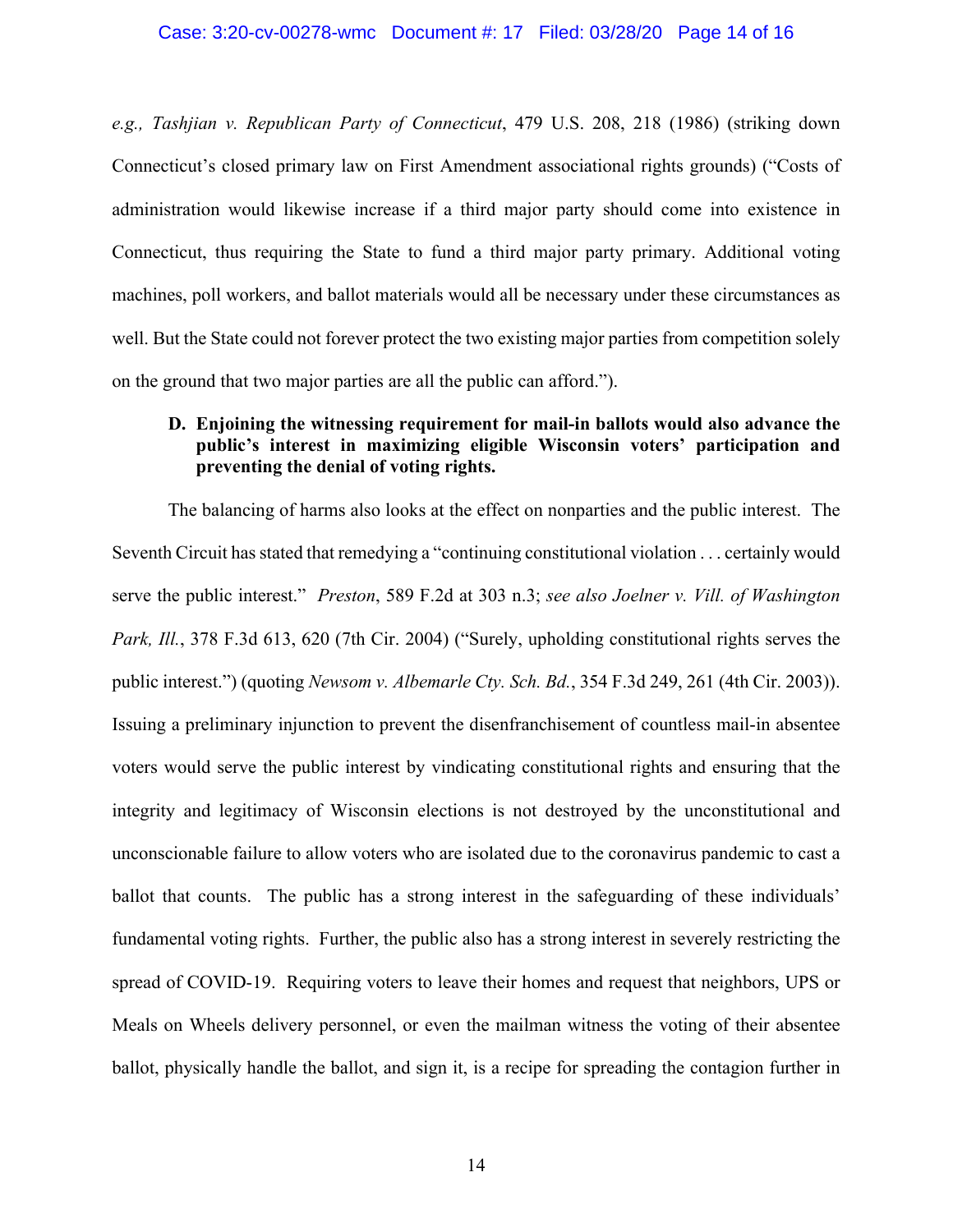Wisconsin. As Emergency Order #12 makes abundantly clear, Wisconsin residents should be doing everything to avoid social interaction outside their household or living unit. In order to do that, as with non-essential activities, non-essential trips, and non-essential businesses, this nonessential voting requirement that does not actually function as an effective anti-fraud measure must yield to the overwhelming importance of protecting voters' right to make their voice heard.

## **CONCLUSION**

If the COVID-19 pandemic had not occurred or spread with such ferocity in the United States, this challenge to Wisconsin's witnessing requirement for mail-in absentee ballots would almost certainly never have been filed. Under normal circumstances, most people are generally able to satisfy this technical requirement. But, under these extraordinary, unprecedented circumstances, in the context of a highly contagious and deadly pandemic, otherwise-banal—if useless—voting requirements are becoming severely and unduly burdensome. To be clear, Plaintiffs do not argue that Wis. Stat. § 6.87(4)(b)1. was intended to suppress the vote, that it would be necessarily unconstitutional absent the circumstances of this pandemic, or that it must be enjoined for all time. Rather, Plaintiffs narrowly argue that the U.S. Constitution requires that Wis. Stat.  $\S 6.87(4)(b)$ 1. be enjoined while Emergency Order #12 remains in effect—that is, while the global pandemic has triggered an emergency response from Wisconsin's government and/or has necessitated that people, especially at-risk people like Plaintiffs, strictly separate from one another.

Plaintiffs respectfully request that this Court enter a temporary restraining order and set a schedule for further briefing and a hearing on the preliminary injunction motion.

DATE: March 28, 2020 Respectfully submitted,

/s/ Jon Sherman